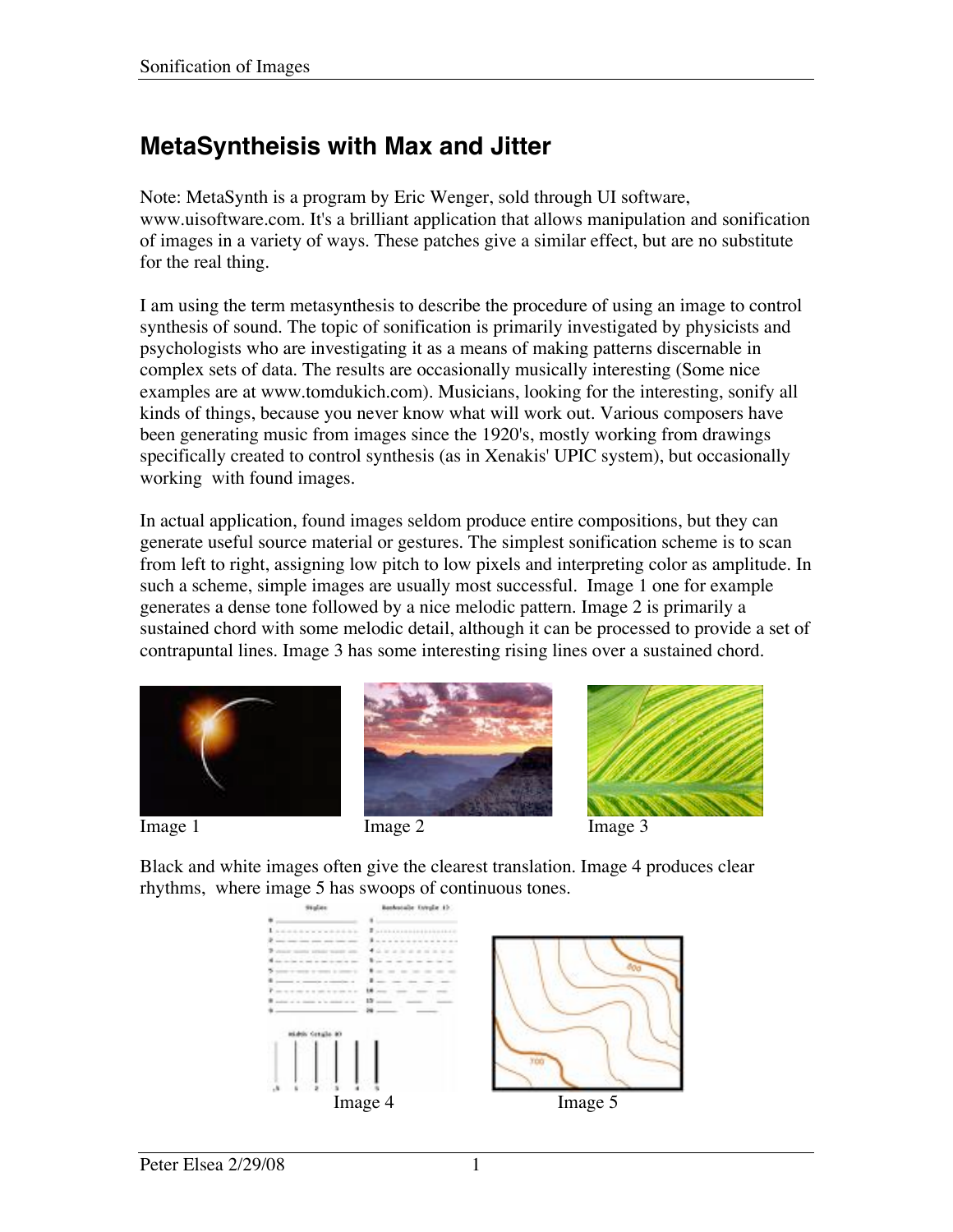### **Source**

The first step to sonification of an image is to bring the image into the patch. The setup in figure 1 allows a lot of flexibility:



Figure 1.

The image to be scanned will reside in the matrix named "theimage". Stills can be imported directly via importmovie, and interesting images can be saved with the exportimage option. Bangs from the qmetro object are sent to "offsomewhere", and jitter messages can be brought to "back". This mechanism allows various image generators to be plugged into the patch.

The thin white space with the red mark is an lcd a few pixels tall stretched the width of the jit.pwindow. This provides a cursor display. The receive cursor will connect this to the column selection mechanism.

# **Process**

Figure 2 shows the part of the patch that extracts information for sonification.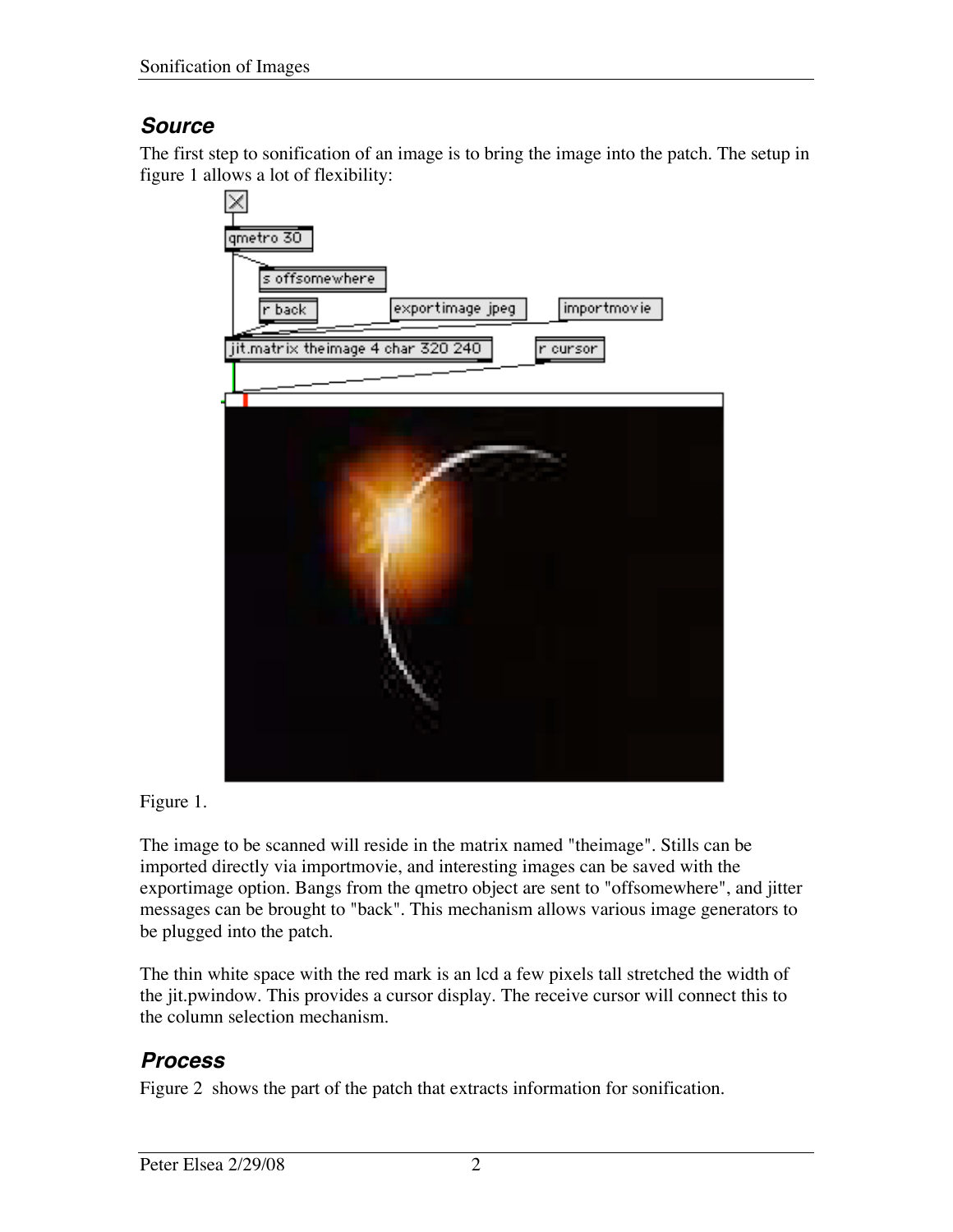

Figure 2.

The jitter martix messages are first fed to jit.dimmap with a set of arguments that turn the image on its side. The analysis matrix allows the selection of one plane of the incoming video (1=red), and reduces the vertical (now horizontal) resolution as desired. The resolution setting will be critical to the type of sound that results. The resolution control also sets the listlength of the jit.spill object which pulls one horizontal row of pixels out of the image as a list of values ranging from 0 to 255. The offset message determines which row is pulled out. Later we will automate the offset for constant scanning.

The lists produced by jit.spill are passed through a box labeled process. This is the place to experiment with modifications of the output of spill. Simple processing is best done at this stage, since only the list of current values need be manipulated. Figure 3 shows a couple of useful processes. The Lcomp subtracts all values from 255, equivalent to producing a negative of the image. This is especially useful for black on white drawings. The lexpr code is a simple edge detector, finding the difference in value between pixels. The formula always finds the bottom edge of the picture, so an lswap removes the first value from the output.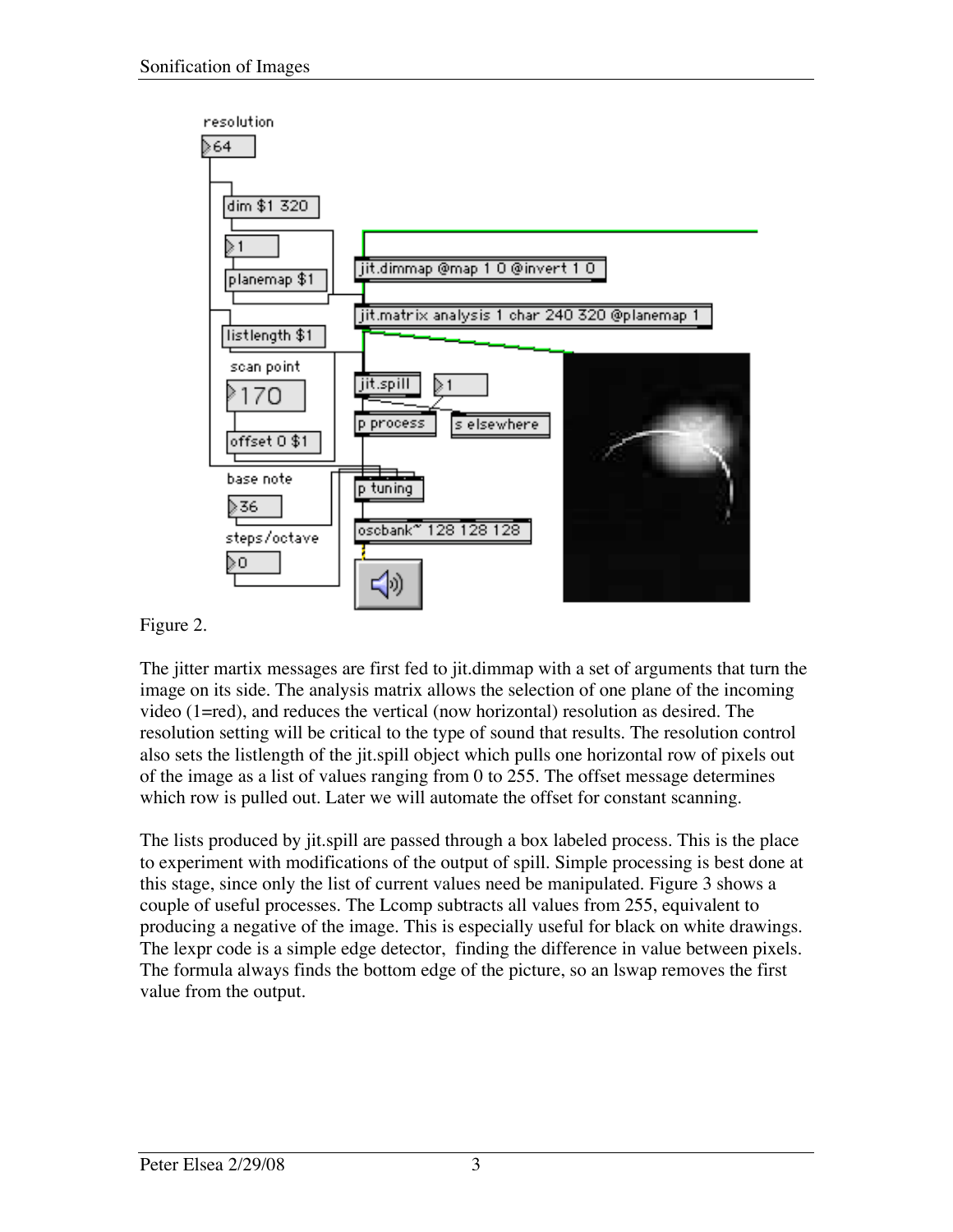



#### **Tuning**

The tuning subpatch shown in figure 4 contains the tricky bits.





The three right inlets are used to set up the details of the sonification. Basically, each pixel coming in will create a pitch in an oscbank~ object. These settings determine what those pitches are. The formula in the expr object is the standard for creating equal tempered tuning at arbitrary steps per octave. The formula is better expressed as:

$$
F * 2^{\Lambda} n/s
$$

Where  $f = base$  pitch  $n = note$  number and  $s = steps$  per octave.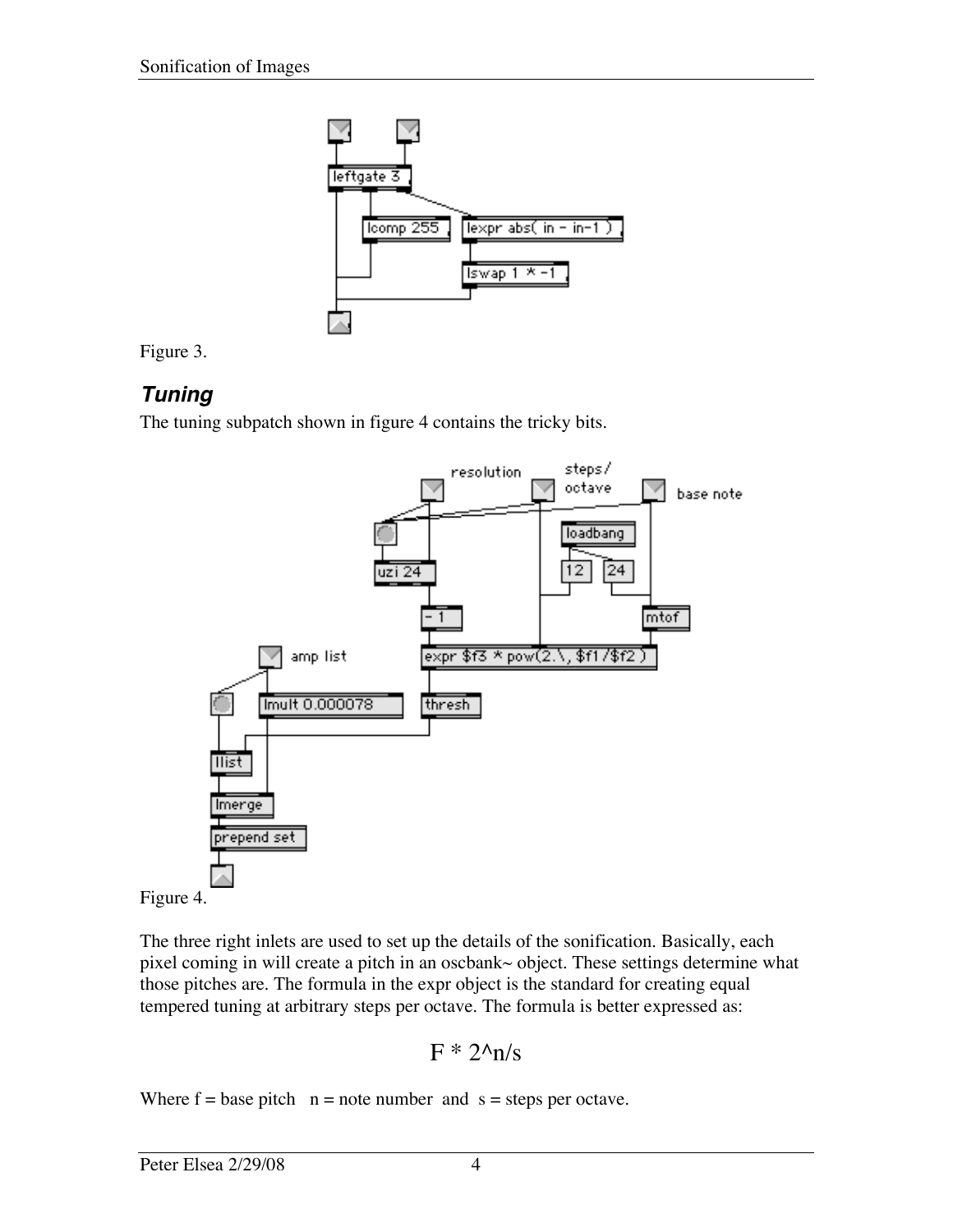The resolution input sets the number of bangs an uzi will produce, generating a stream of frequencies that are captured by the thresh object. These are stored in the llist object. When a list comes in from jit.spill it is scaled down to something that will play without distortion and merged in to the list of frequencies. This produces the combined list of alternating frequencies and amplitudes that set the oscbank $\sim$ . (see fig.2)

The mechanism in figure 5 drives the scanning.



Figure 5.

Lcount used in this way advances the vertical offset to jit.spill. The second inlet to lcount is the counting increment. A fractional increment will slow scanning down from the default one step per frame. The count is also sent to the cursor lcd with a simple drawing mechanism. The send sync will transmit a bang at the end of a scan.



The complete patch is shown in figure 7.